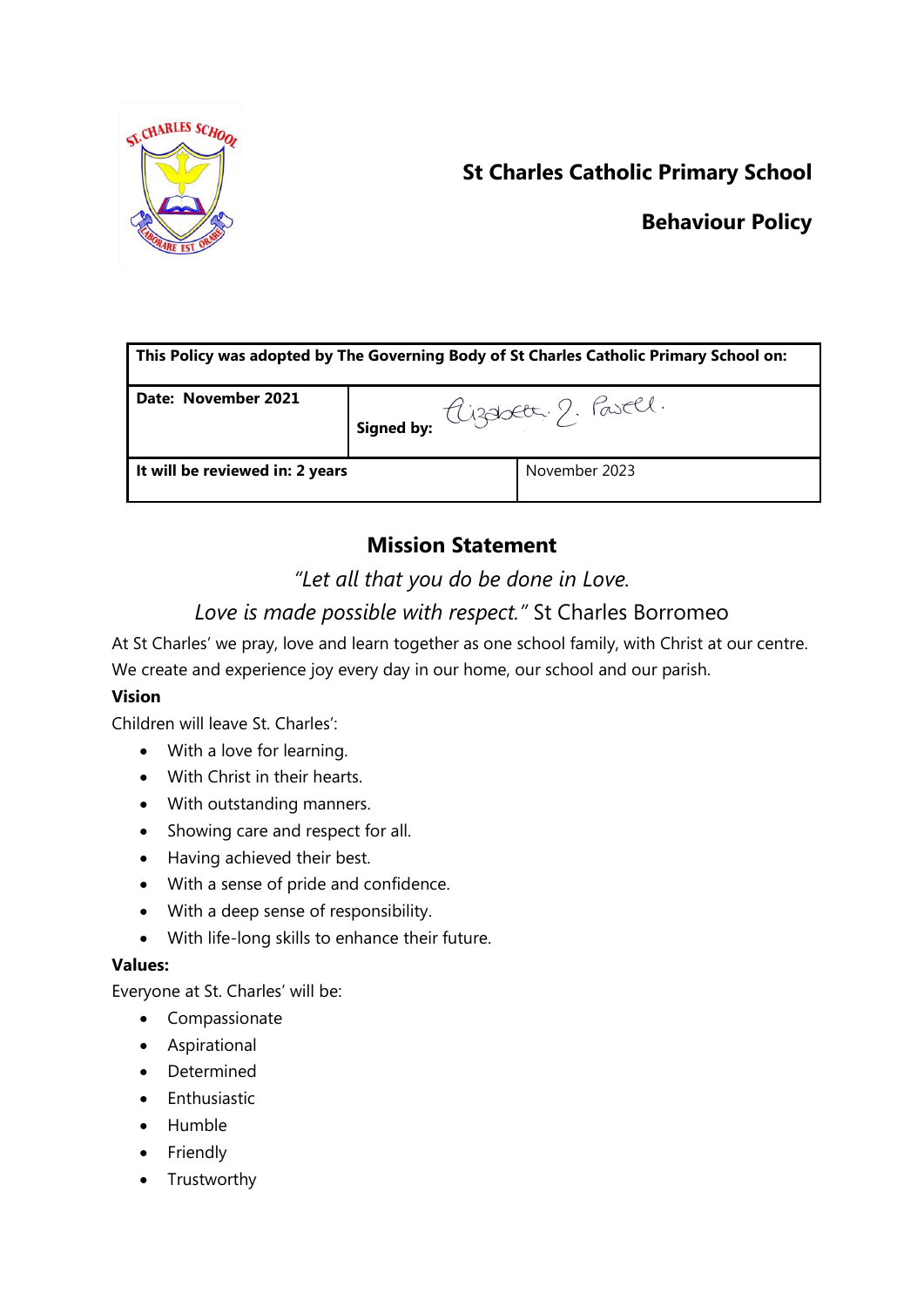#### **Addressing positive learning behaviour through the curriculum:**

We have the responsibility as staff to:

- Provide positive recognition of good behaviour
- Build pupil self-esteem through recognition and valuing achievements.
- Use appropriate themes within PHSE and RE including: anti-bullying, difference and diversity, tolerance of others, respect, jealousy, parables demonstrating moral behaviour.
- Incorporate 'positive values' through influential and professional visitors and rolemodels.
- Include safety talks in appropriate curriculum areas and assemblies.
- Encourage all adults within the school environment to act as positive role models.
- Give pupils responsibilities and feedback on these responsibilities e.g. buddies, play coaches, prayer partners etc.
- Provide opportunities for children to learn and collaborate together in teams and groups.
- Use circle time to share thoughts, feelings and opinions.
- Use role play/puppets and stories to provide scenarios for discussion.
- Address issues through class, key stage and whole school assemblies.
- Encourage children to reflect.

#### $\bullet$

#### **School expectations of behaviour**

All staff at have high expectations and standards of behaviour and behaviour at our school is very good. This was noted by Ofsted and graded 'Outstanding' in September 2013. The judgement was upheld in Ofsted 2018:

#### **School Rules:**

- **We are always in the right place at the right time**
- **We show care and respect to everyone**
- **We always listen to the person who is speaking**
- **We are always ready to learn**
- **We are smart and presentable**
- **We keep our school tidy**

#### **What constitutes inappropriate or unacceptable behaviour?**

At St Charles we have agreed that there are different forms of unacceptable behaviour. This begins with low level disruption up to extreme-level of disruption and there are clear guidelines detailing the appropriate steps and procedures to follow, according to the level of disruption.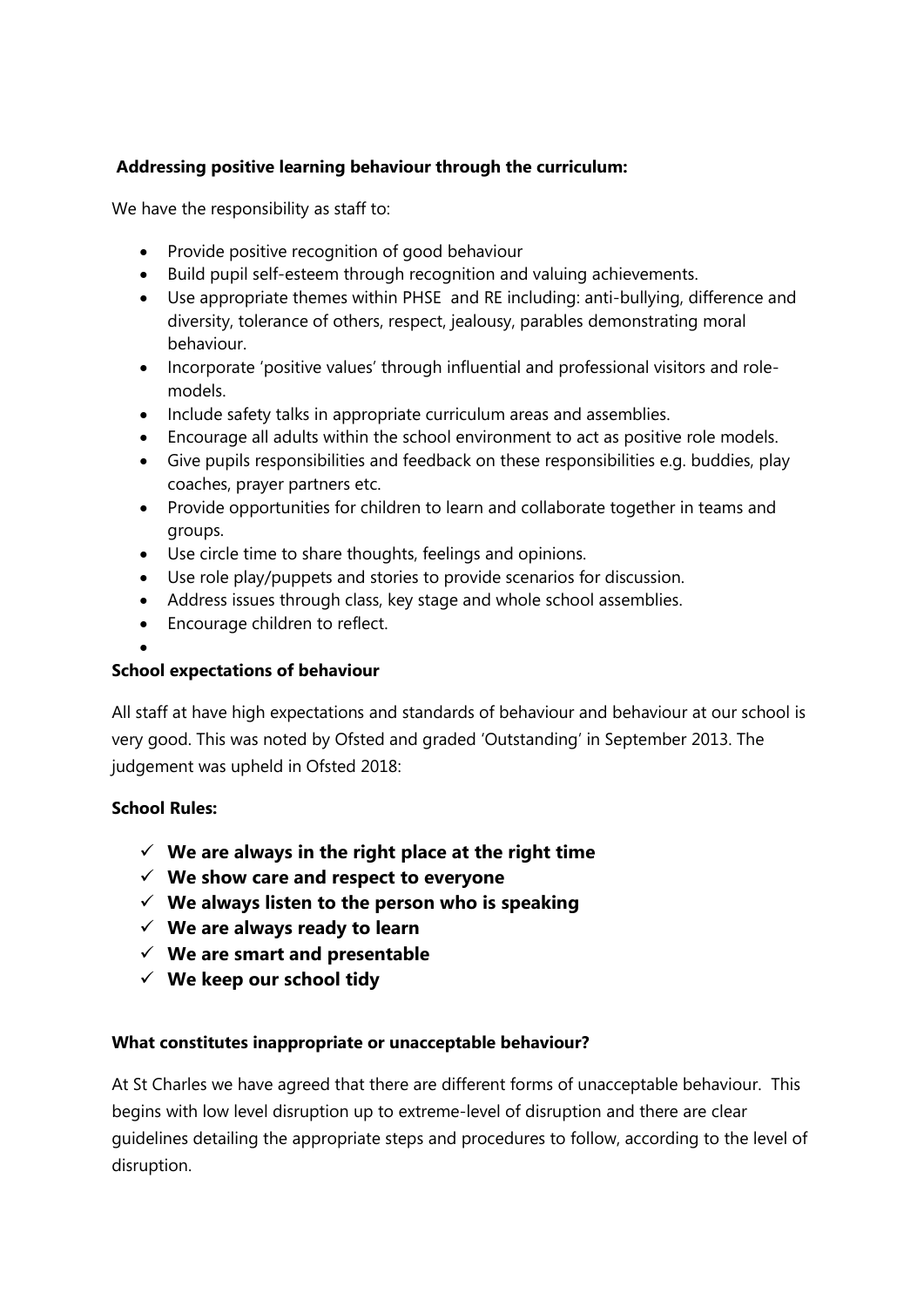Some presenting behaviours are linked to events occurring outside school; this is becoming especially true for Internet/mobile phone related incidents. Whilst there will always be occasions where it is difficult to define the 'problem' behaviour into categories, as a general guide, responses to the behaviours are largely determined by the kind of behaviour displayed.

#### **Checklist on the basics of classroom management for staff**

#### **Classroom:**

- Know the names and roles of any adults in class.
- Meet and greet pupils when they come into the classroom.
- Display rules in the class and ensure that the pupils and staff know what they are.
- Have a system in place to follow through with all consequences.
- Display the tariff of rewards in class.
- Have a system in place to follow through with all rewards.
- Have a visual timetable on the wall.
- Follow the school behaviour policy.

#### **Pupils**:

- Know the names of children.
- Have a plan for children with challenging behaviour
- Ensure other adults in the class know the plan.
- Understand pupils' special needs.

#### **Teaching**:

- Ensure that all resources are prepared in advance.
- Praise the behaviour you want to see more of.
- Praise children doing the right thing more than criticising those who are doing the wrong thing (parallel praise).
- Differentiate.
- Stay calm.
- Have clear routines for transitions and for stopping the class.
- Teach children the class routines.

#### **Parents**

 Give feedback to parents about their child's behaviour - let them know about the good days as well as the bad ones.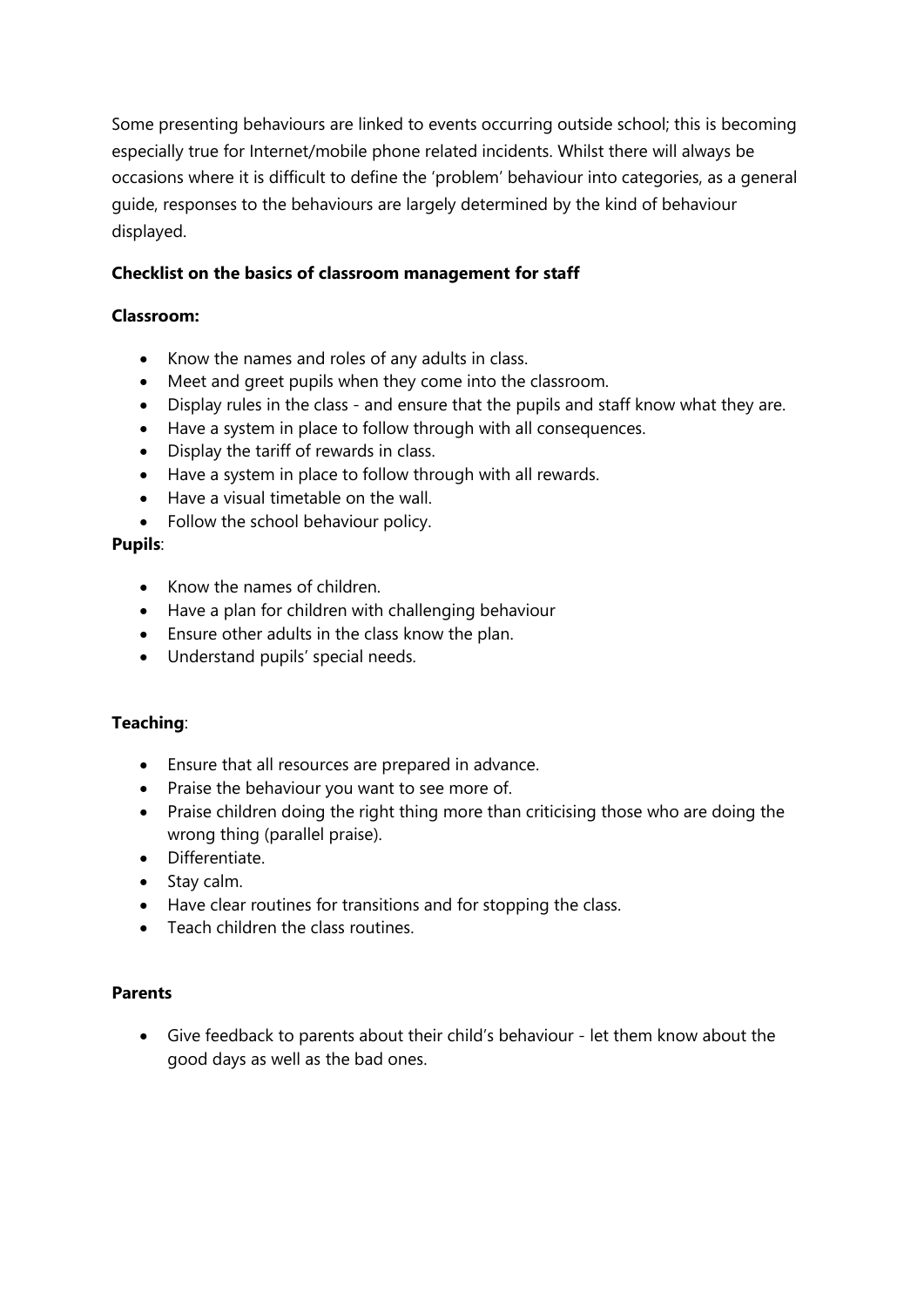#### **Power to use reasonable force**.

All members of school staff have a legal power to use reasonable force. (Section 93, Education and Inspections Act 2006.) The term 'reasonable force' covers the broad range of actions used by most teachers at some point in their career that involve a degree of physical contact with pupils.

Force is usually used either to control or restrain. This can range from guiding a pupil to safety by the arm through to more extreme circumstances such as breaking up a fight or where a student needs to be restrained to prevent violence or injury.

- 'Reasonable in the circumstances' means using no more force than is needed.
- Schools generally use force to control pupils and to restrain them. Control means either passive physical contact, such as standing between pupils or blocking a pupil's path, or active physical contact such as leading a pupil by the arm out of a classroom.
- Restraint means to hold back physically or to bring a pupil under control. It is typically used in more extreme circumstances, for example when two pupils are fighting and refuse to separate without physical intervention.

#### **Behaviour Support systems**

#### **For pupils includes:**

- Individual behaviour targets (which should focus on children being set good examples and following positive behaviours)
- Individual Education Plan targets
- Use of external agencies e.g. SENA, Oakfield Pupil Referal school, CAMHS, Educational Psychologist

### **For parents /carers includes:**

- Dialogue with the class teacher, including parents' evenings
- Home/school agreement the standard of behaviour expected of all pupils agreed and signed by parents following their admission.
- Communication through home / school diaries
- External agencies

### **For staff includes:**

- Peer support
- Senior Leadership team
- Professional learning
- New and inexperienced staff are informed of the schools expectations and how they are supported in the management of behaviour.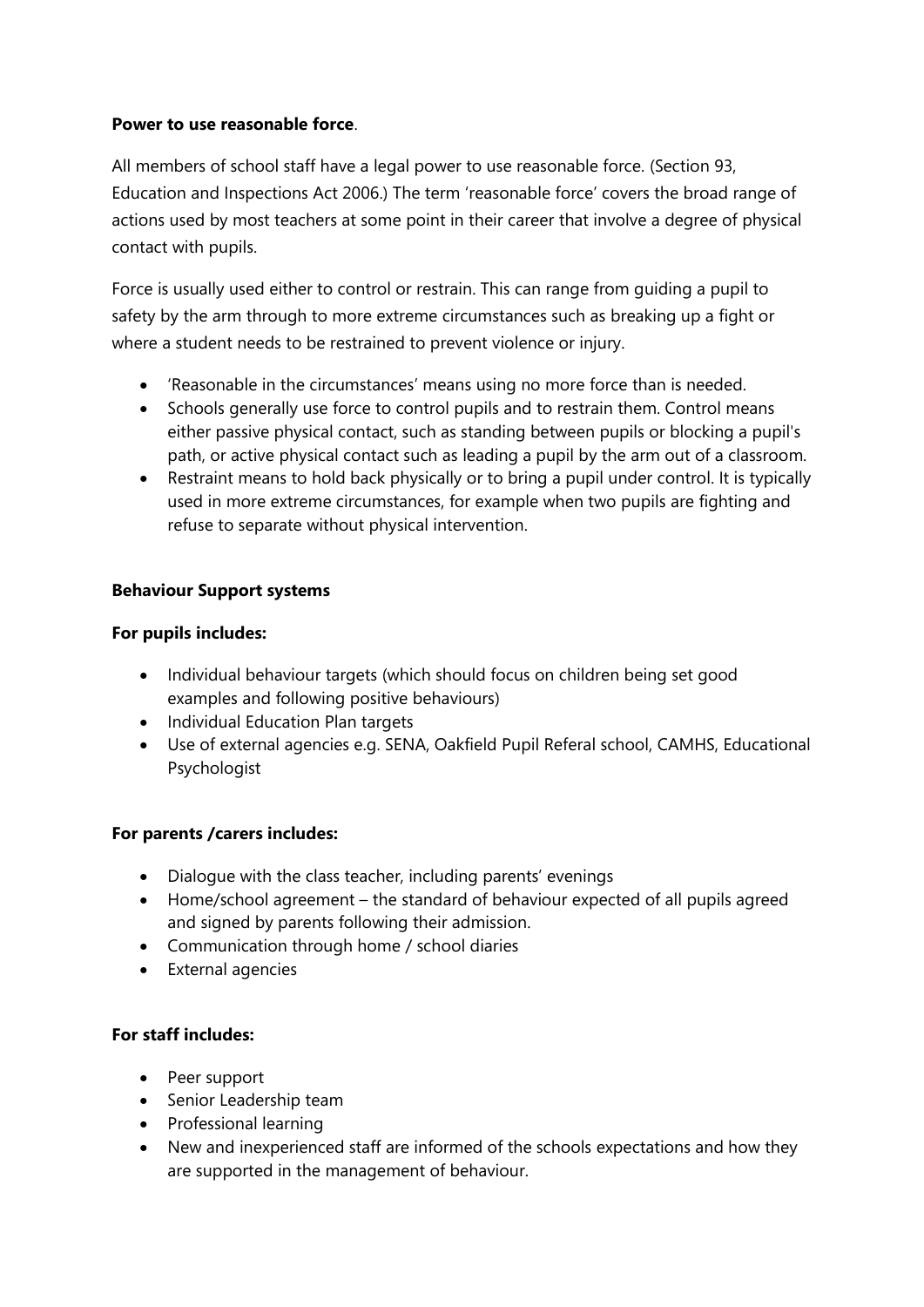#### **Reward System**

At St Charles' we provide regular opportunities for children to choose high quality, enjoyable activities to recognise and build on their achievements over a period of time.

### **Key Stage 1**

In Key Stage 1 children collect objects to fill a jar (teddies / marbles). To earn these rewards children must follow the school rules and they may also be given for additional effort in any area. When the jar is full children will receive a reward which they have voted for and chosen as a class. Examples of these rewards include a pyjama day, a trip to the skatepark, a party, a dressing up day.

Children may have to remove objects from the jar if they demonstrate negative behaviour. The child should always be made aware of what she/he has done wrong, and what the appropriate/acceptable behaviour should be. We obviously want every child to receive their reward therefore it is important Teaching Staff have clear boundaries which remain constant and fair.

However, it must be remembered that each incident involves individual children and each individual needs to be handled appropriately – i.e. what may need a reminder for one child may not for another. Therefore, as a staff we need to know our children and implement sanctions which are fair, firm and consistent.

### **Key Stage 2**

In Key Stage 2 children have a 100 point reward chart which is visual within the classroom. Each child individually receives points when following the school rules or for additional effort in any area. Children must reach 100 points to receive their chosen reward, which is voted for by the whole class. Examples of these rewards include a non uniform day, a French breakfast, a sports day and a cinema afternoon.

Children may have to remove points if they demonstrate negative behaviour which does not follow the school rules. The child should always be made aware of what she/he has done wrong, and what the appropriate/acceptable behaviour should be. If children do not reach 100 points in time for the reward they may miss some or all of their reward time. The final decision as to whether a child receives their reward time rests with the class teacher.

We obviously want every child to receive their reward therefore it is important Teaching Staff have clear boundaries which remain constant and fair.

However, it must be remembered that each incident involves individual children and each individual needs to be handled appropriately – i.e. what may need a reminder for one child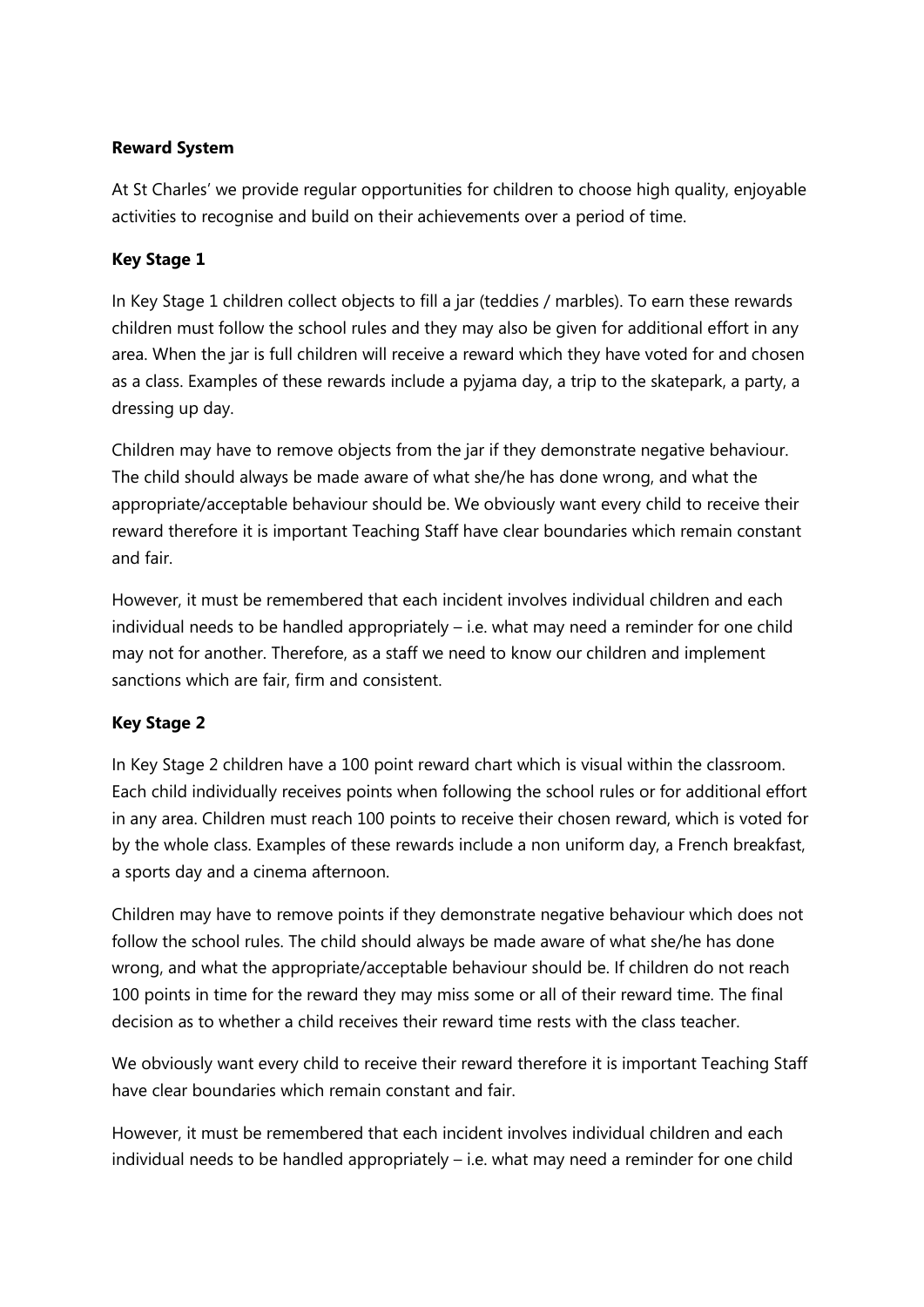may not for another. Therefore, as a staff we need to know our children and implement sanctions which are fair, firm and consistent.

#### **Reporting/recording inappropriate behaviour**

When inappropriate behaviour falls under 'serious level disruption' as outlined in our 'behaviour management framework' **Appendix II,** this will be recorded on CPOMS (online recording system used for both behaviour and safeguarding concerns), as a negative behaviour incident in order to notify Senior Management. This record should include name of the pupil(s) involved and date and consequence or how it has been dealt

When a child is sent to the headteacher on account of inappropriate behaviour, a record is kept on CPOMS. We also keep a record of any serious incidents that occur at break or lunchtimes.

#### **The role of the Headteacher**

It is the responsibility of the Headteacher to implement the school behaviour policy consistently throughout the school. It is also the responsibility of the Headteacher to ensure the health, safety and welfare of all children in the school.

The Headteacher supports the staff by implementing the policy, by setting the standards of behaviour expected of pupils and staff at the school, and by supporting staff in their implementation of the policy and managing behaviour.

The Headteacher and Senior Leaders have responsibility for modelling the behaviour that is expected of all staff. The Headteacher keeps records of all reported serious incidents of misbehaviour through CPOMS. The Headteacher has the responsibility for giving fixed-term exclusions to individual children for serious acts of misbehaviour. For repeated or very serious acts of anti-social behaviour, the Headteacher may permanently exclude a child. These actions are taken only after the central team at St Thomas Aquinas Catholic Multi Academy Trust have been notified.

#### **The role of the class Teacher/Teaching Assistants**

The class teachers and other staff in our school have high expectations of the children with regard to behaviour, and they strive to ensure that all children learn to the best of their ability.

#### **Teachers have the responsibility to:**

- Establish and communicate clearly measures to ensure good order, respect and discipline.
- To ensure they follow the school behaviour policy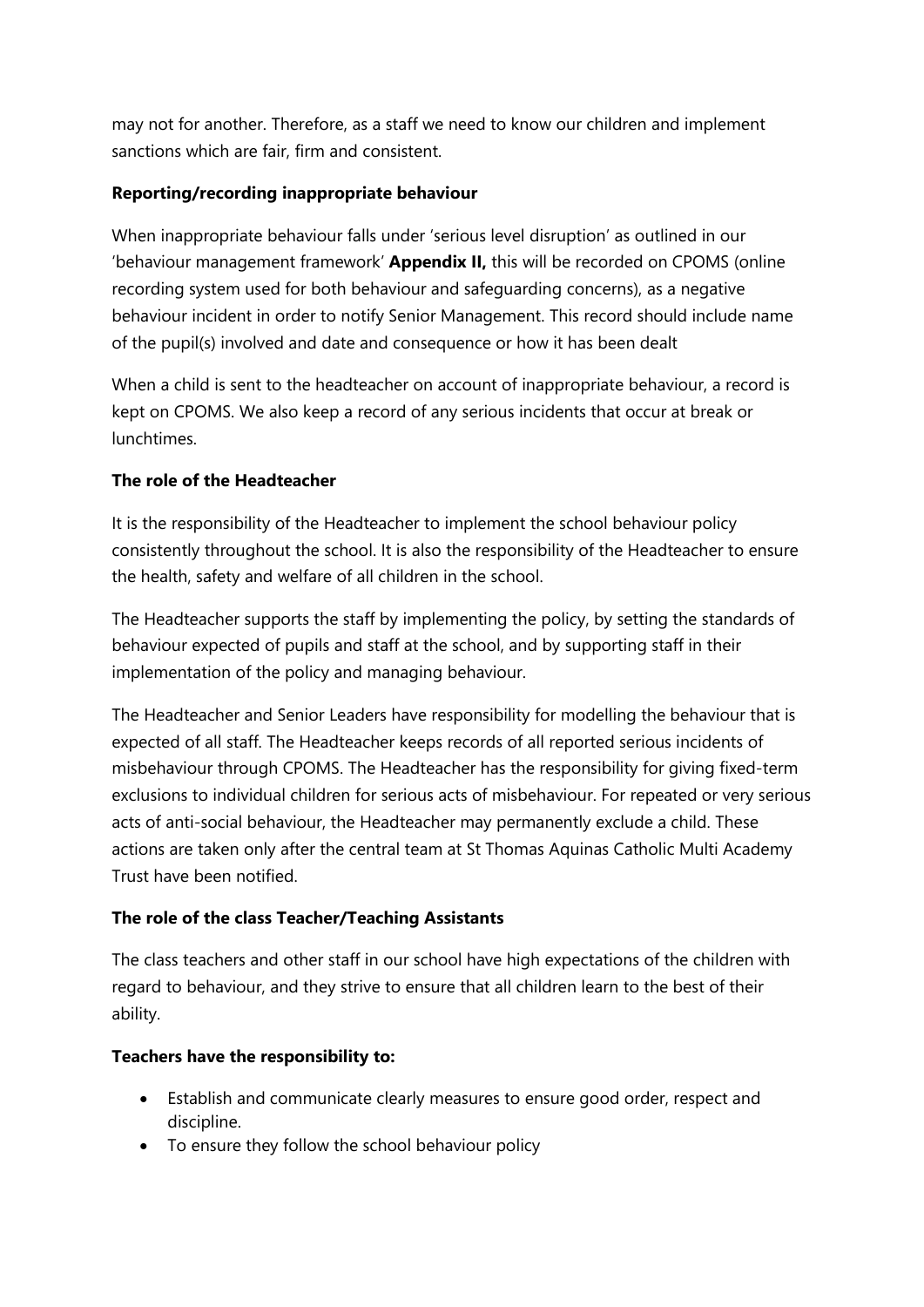- To have a clear understanding about the extent of their disciplinary authority and receive necessary professional development on behaviour strategies if needed.
- To consistently and fairly support, praise and, as appropriate, reward pupils' good behaviour.
- To apply consequences fairly, consistently, proportionately and reasonably taking account of SEN, disability and the needs of vulnerable children, and offering support as appropriate
- Teach and guide some individuals or groups of pupils on how to play properly at playtime when on playground duty.

In the first instance of negative behaviour, the class teacher deals with incidents him/herself in the appropriate manner using the guidelines set out in **Appendix II.** However, if misbehaviour continues, the class teacher seeks help and advice from the Senior Leadership team or Headteacher.

The class teacher will also contact a parent if there are concerns about the behaviour or welfare of a child.

### **The role of the lunchtime supervisor**

The lunchtime supervisors have high expectations of the children with regard to behaviour, and they strive to ensure that all children behave to the best of their ability. Lunchtime supervisors are aware of the behaviour policy and expected to follow the behaviour policy at all times.

It is important that if bad behaviour occurs during playtime, the observing lunchtime supervisor will deal with the matter in line with the behaviour policy and may inform the head teacher or other staff member

All lunchtime supervisors have a structured lunchtime behaviour management framework to follow when dealing with unacceptable behaviour which is detailed in Appendix III.

#### **The role of parents and carers**

The school collaborates actively with parents and carers, so that children receive consistent messages about how to behave at home and at school. We expect parents and carers to support their child's learning, and to cooperate with the school, as set out in the home– school agreement. The standard of behaviour expected of pupils is included in the school's home-school agreement which we ask parents to sign.

We try to build a supportive dialogue between the home and the school, and we inform parents and carers immediately if we have concerns about their child's welfare or behaviour.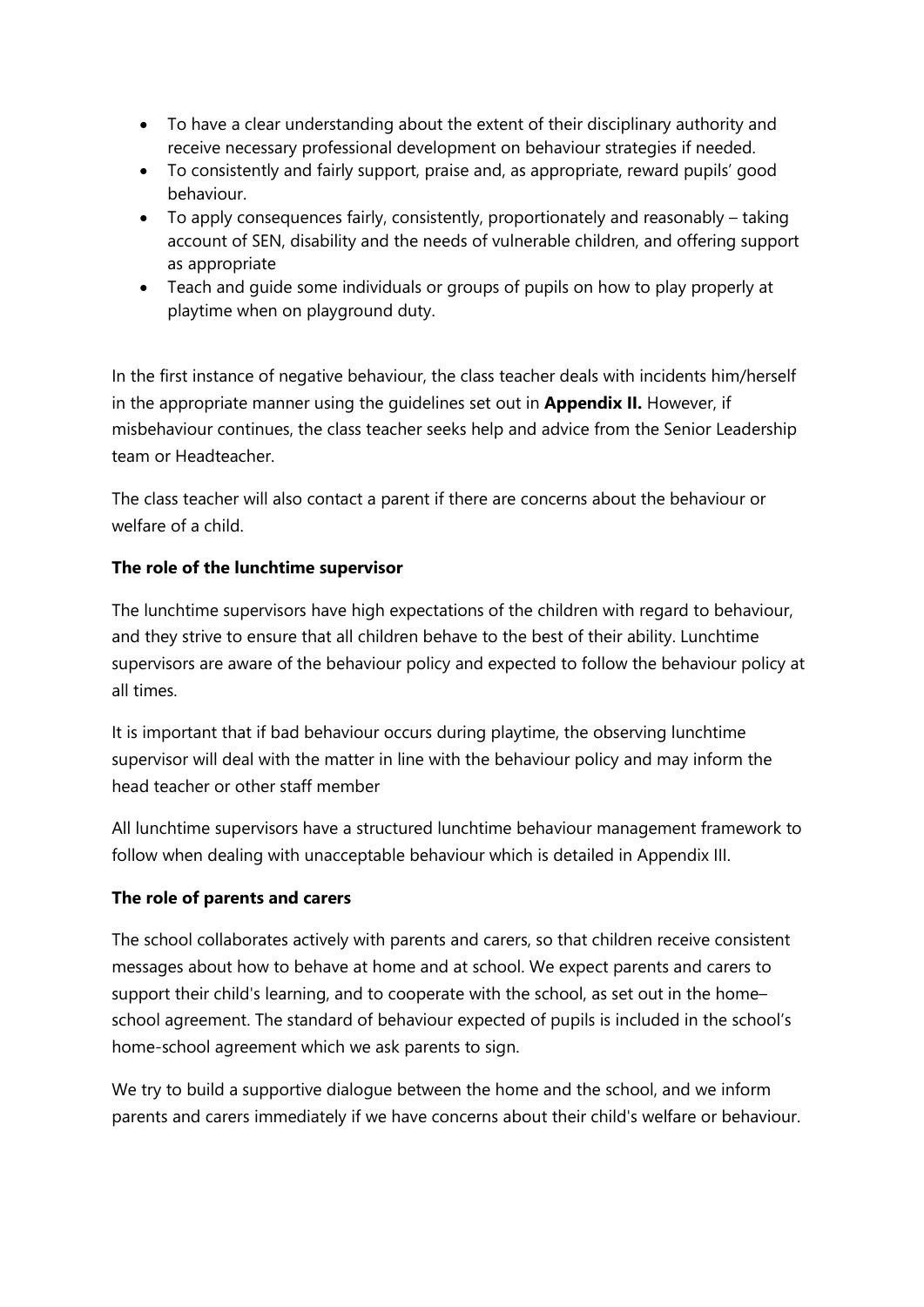If the school has to use reasonable consequences, we expect parents and carers to support the actions of the school. If parents and carers have any concerns about the way that their child has been treated, they should initially contact the class teacher. If the concern remains, they should contact the Headteacher. Parents and carers should make reference to /and utilise the schools complaints policy *(Available from the school office or website.)*

We recognise the importance of good relationships between school and parents and carers to improve attendance, behaviour and learning.

#### **Parents can help**:

- By recognising that an effective school behaviour policy requires close partnership between parents, staff and children
- By discussing the school rules with their child, emphasising their support of them and assisting when possible with their enforcement
- By attending Parents' evenings/open days, parents' functions and by developing informal contacts with school
- By knowing that learning and teaching cannot take place without sound discipline
- By sharing relevant information with staff about situations at home which may contribute to behaviour issues
- By remembering that staff deal with behaviour problems patiently and positively
- By discussing any concerns regarding their child with the class teacher as soon as they become aware of them ensuring that any issues can be dealt with immediately.

### **Fixed-term and permanent exclusions**

We do not wish to exclude any child from school, but sometimes this may be necessary. We recognise the legislative changes which took effect from 1 September 2007, namely the duty on schools and local authorities to make full-time educational provision for excluded pupils from day 6 of their exclusion, the duty on parents and carers to ensure their child is not present in a public place during the first five days of an exclusion, and the duty on heads to offer the parent a reintegration interview in respect of certain fixed-period exclusions.

Only the Headteacher (or the acting Headteacher) has the power to exclude a child from school. The Headteacher may exclude a child for one or more fixed periods, for up to 45 days in any one school year. In extreme and exceptional circumstances, the Headteacher may exclude a child permanently. It is also possible for the Headteacher to convert a fixed-term exclusion into a permanent exclusion, if the circumstances warrant this.

If the Headteacher excludes a child, s/he informs the parents or carers immediately, giving reasons for the exclusion. At the same time, the Headteacher makes it clear to the parents or carers that they can, if they wish, appeal against the decision to the governing body. The school informs the parents or carers how to make anysuch appeal.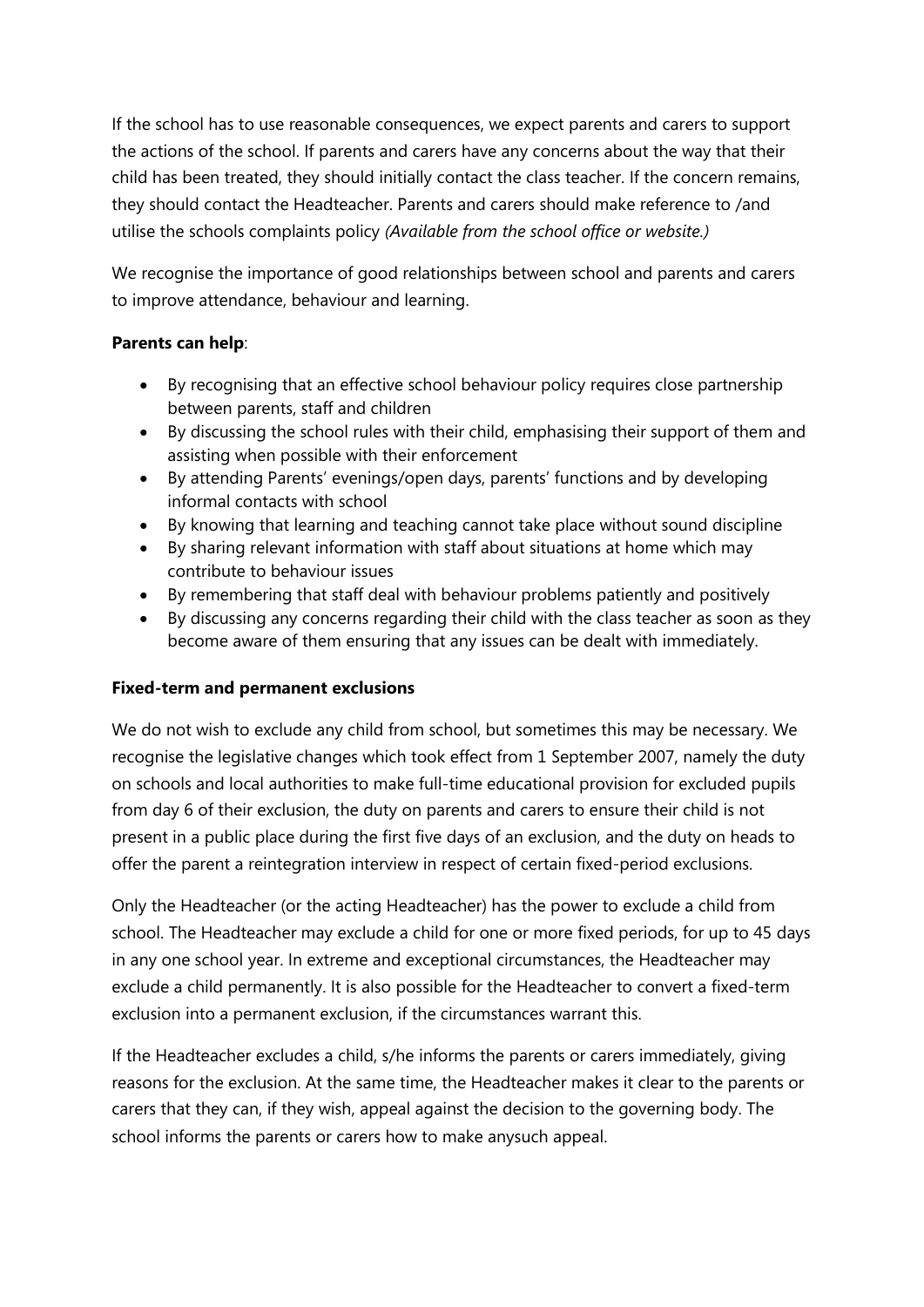The Headteacher informs the LA and the governing body about any permanent exclusion, and about any fixed term exclusions beyond five days in any one term.

The governing body itself cannot either exclude a child or extend the exclusion period made by the Headteacher.

#### **Monitoring the behaviour policy**

This policy will be monitored in the following ways:

- Discussion at Senior leadership team meetings
- Parent and Pupil Voice
- Record of positive comments from visitors to the school
- Behaviour focussed learning walk around school
- Termly analysis of documentary evidence on behaviour

#### **Dissemination and review**

The local governing body reviews this policy every 2 years.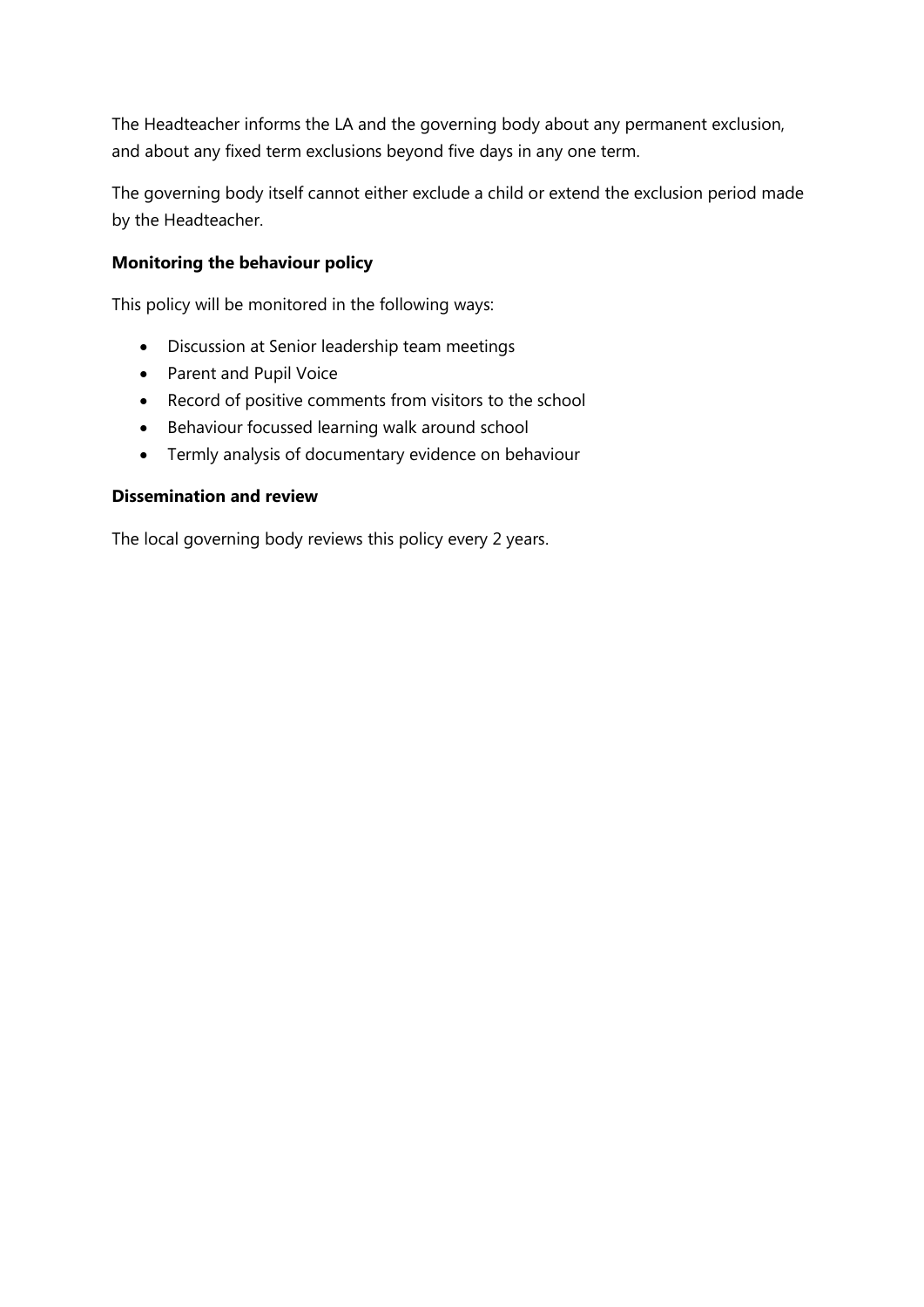#### **Appendix 1**

#### **School systems for promoting positive behaviour and emotional well-being**

#### **Class Rewards:**

- Positive praise
- Stickers
- House awards / tokens
- Sharing work with the class / Senior Leadership Team / Headteacher
- Extra time on ipads / computers / playground / play equipment
- Celebrating children's work or behaviour with parents
- Responsibilities
- 100 points Reward system

#### **Whole School Rewards**

- Half termly Celebration Assembly certificates and special mentions
- Reward for the House team with the highest amount of tokens termly / yearly
- Termly attendance certificates / annual prize
- Responsibilities: School Council, Eco Warriors, Chaplaincy Team
- Hearts of Gold Awards as voted for by the children
- $\bullet$  'Tea with Mrs E' weekly reward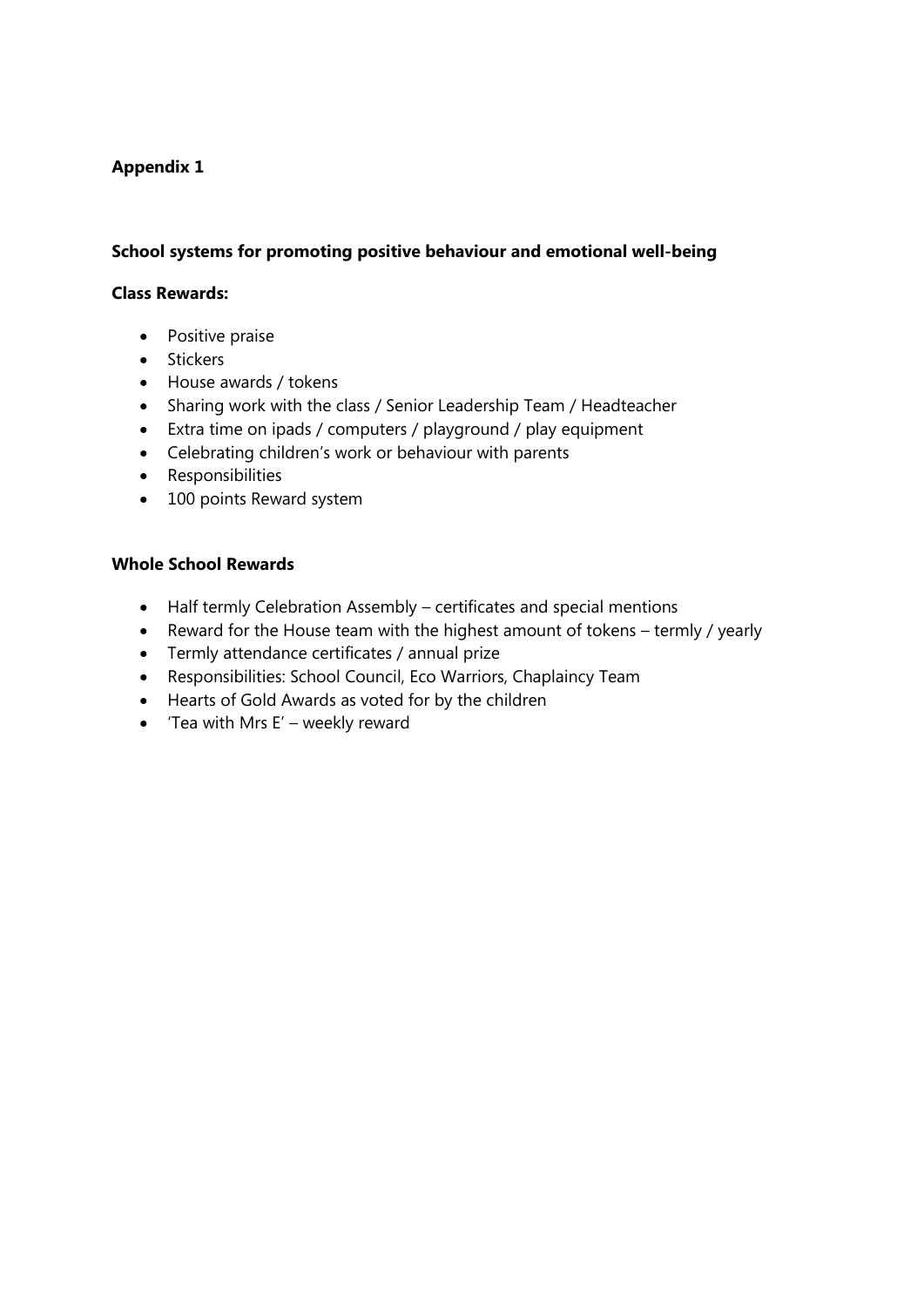## **Appendix II**

## **Behaviour Management Framework**

| <b>Behaviour</b>                                                                                                                                                                            | <b>Consequences</b>                                                                                                                                                                                                                                                                                                                                                                                                  | <b>Notes</b>                                                                                                         |
|---------------------------------------------------------------------------------------------------------------------------------------------------------------------------------------------|----------------------------------------------------------------------------------------------------------------------------------------------------------------------------------------------------------------------------------------------------------------------------------------------------------------------------------------------------------------------------------------------------------------------|----------------------------------------------------------------------------------------------------------------------|
| Low Level disruption:<br>Talking<br>Calling out<br>Interrupting the<br>speaker<br>Making silly noises<br>Fussing / fiddling<br>with equipment<br>Causing distraction<br>Getting out of seat | <b>Initial Response -</b><br>Refer to class rules<br>A verbal warning – point out<br>inappropriate behaviour and<br>consequences if it continues:<br>If inappropriate behaviour<br>continues:<br>Removal of points<br>Discussion with pupil<br>$\bullet$<br>Move to different table<br>2 <sup>nd</sup> verbal warning given and if<br>inappropriate behaviour still<br>continues follow through with<br>consequences | Positive<br>reinforcement<br>of acceptable<br>behaviour<br>Reference to<br>school rules<br>Consistency<br>from staff |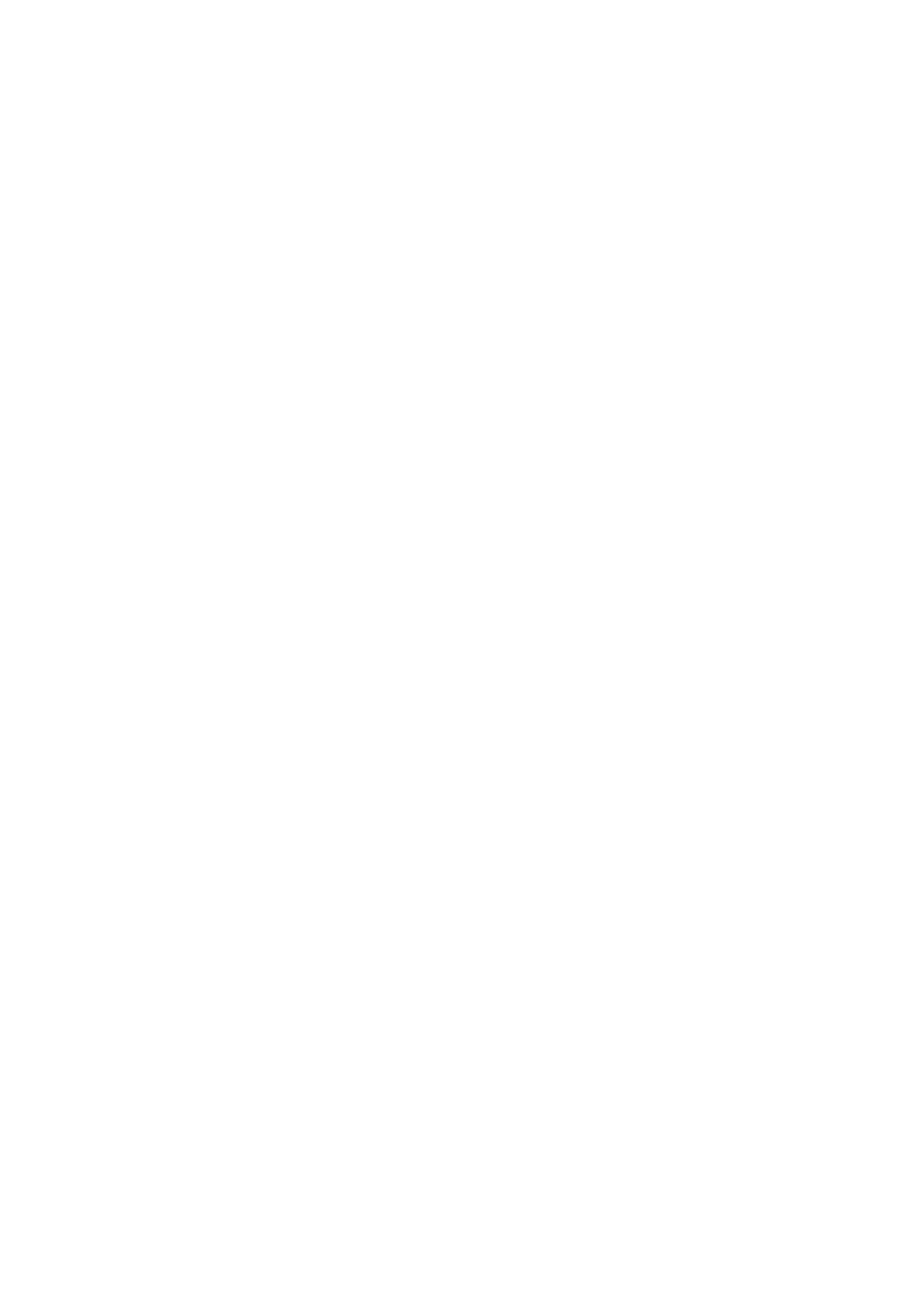| <b>Behaviour</b>                                                                                                                                                                                       | <b>Consequences</b>                                                                                                                                                                                                                                                                                                                               | <b>Notes</b>                                                                  |
|--------------------------------------------------------------------------------------------------------------------------------------------------------------------------------------------------------|---------------------------------------------------------------------------------------------------------------------------------------------------------------------------------------------------------------------------------------------------------------------------------------------------------------------------------------------------|-------------------------------------------------------------------------------|
| <b>Medium Level disruption:</b>                                                                                                                                                                        | 1) Verbal Warning first and follow                                                                                                                                                                                                                                                                                                                | If a child is sent                                                            |
|                                                                                                                                                                                                        | through if necessary:                                                                                                                                                                                                                                                                                                                             | out of the room                                                               |
| Repeated low level                                                                                                                                                                                     | Sitting on their own in the<br>$\bullet$                                                                                                                                                                                                                                                                                                          | to another                                                                    |
| disruption                                                                                                                                                                                             | classroom                                                                                                                                                                                                                                                                                                                                         | classroom they                                                                |
| Rudeness                                                                                                                                                                                               | Go to another classroom to                                                                                                                                                                                                                                                                                                                        | must be sent with                                                             |
| Teasing / name<br>٠                                                                                                                                                                                    | complete learning                                                                                                                                                                                                                                                                                                                                 | a note explaining                                                             |
| calling                                                                                                                                                                                                |                                                                                                                                                                                                                                                                                                                                                   | why they have                                                                 |
| Avoiding learning<br>$\bullet$                                                                                                                                                                         | If a child needs 'time-out' from the                                                                                                                                                                                                                                                                                                              | been removed                                                                  |
| task                                                                                                                                                                                                   | classroom this should be for 10 minutes                                                                                                                                                                                                                                                                                                           | from the                                                                      |
| Not following<br>$\bullet$                                                                                                                                                                             | and they should take their work with                                                                                                                                                                                                                                                                                                              | classroom; what                                                               |
| instructions                                                                                                                                                                                           | them. At the end of this, the child should                                                                                                                                                                                                                                                                                                        | work they are to                                                              |
| Swearing                                                                                                                                                                                               | return to the classroom for a fresh start.                                                                                                                                                                                                                                                                                                        | complete whilst                                                               |
| Throwing objects<br>$\bullet$                                                                                                                                                                          |                                                                                                                                                                                                                                                                                                                                                   | there and what                                                                |
| Hurting someone<br>$\bullet$                                                                                                                                                                           | 2) Verbal Warning and follow                                                                                                                                                                                                                                                                                                                      | time they need to                                                             |
| Consistently not<br>$\bullet$                                                                                                                                                                          | through if necessary:                                                                                                                                                                                                                                                                                                                             | return.                                                                       |
| completing tasks                                                                                                                                                                                       | Loss of rewards / points                                                                                                                                                                                                                                                                                                                          |                                                                               |
|                                                                                                                                                                                                        | Loss of playtime<br>$\bullet$                                                                                                                                                                                                                                                                                                                     |                                                                               |
|                                                                                                                                                                                                        | 3) Verbal warning and then<br>follow through if necessary<br>Referral to Senior Leader who will<br>then keep the child in their class<br>for the remainder of the lesson.<br>Informal meeting with pupil and<br>٠<br>parents as arranged by class<br>teacher<br>Behaviour to be recorded by class<br>teacher                                      |                                                                               |
| <b>Behaviour</b>                                                                                                                                                                                       | <b>Consequences</b>                                                                                                                                                                                                                                                                                                                               | <b>Notes</b>                                                                  |
| <b>High Level Disruption</b>                                                                                                                                                                           | All of the above, plus:                                                                                                                                                                                                                                                                                                                           | Class teachers to                                                             |
| <b>Repeated Medium</b><br>$\bullet$<br>Level disruption<br>Repeated name<br>calling<br>Consistently refusing<br>to work / follow<br>instructions<br>Swearing at other<br>children<br>Leaving classroom | Removal from classroom / refer<br>to Senior Leader and if behaviour<br>continues send to Headteacher<br>Formal meeting with pupil,<br>٠<br>parents, class teacher with<br>discussion of strategies<br>Letter of apology from child<br>٠<br>Behaviour log / target sheet kept<br>Referral for ELSA work with<br>specialist<br><b>Consequences:</b> | record any<br>incidents in the<br>behaviour log in<br>Headteachers<br>office. |
| without permission                                                                                                                                                                                     | Loss of golden time                                                                                                                                                                                                                                                                                                                               |                                                                               |
|                                                                                                                                                                                                        | Loss of playtime / dinner time                                                                                                                                                                                                                                                                                                                    |                                                                               |